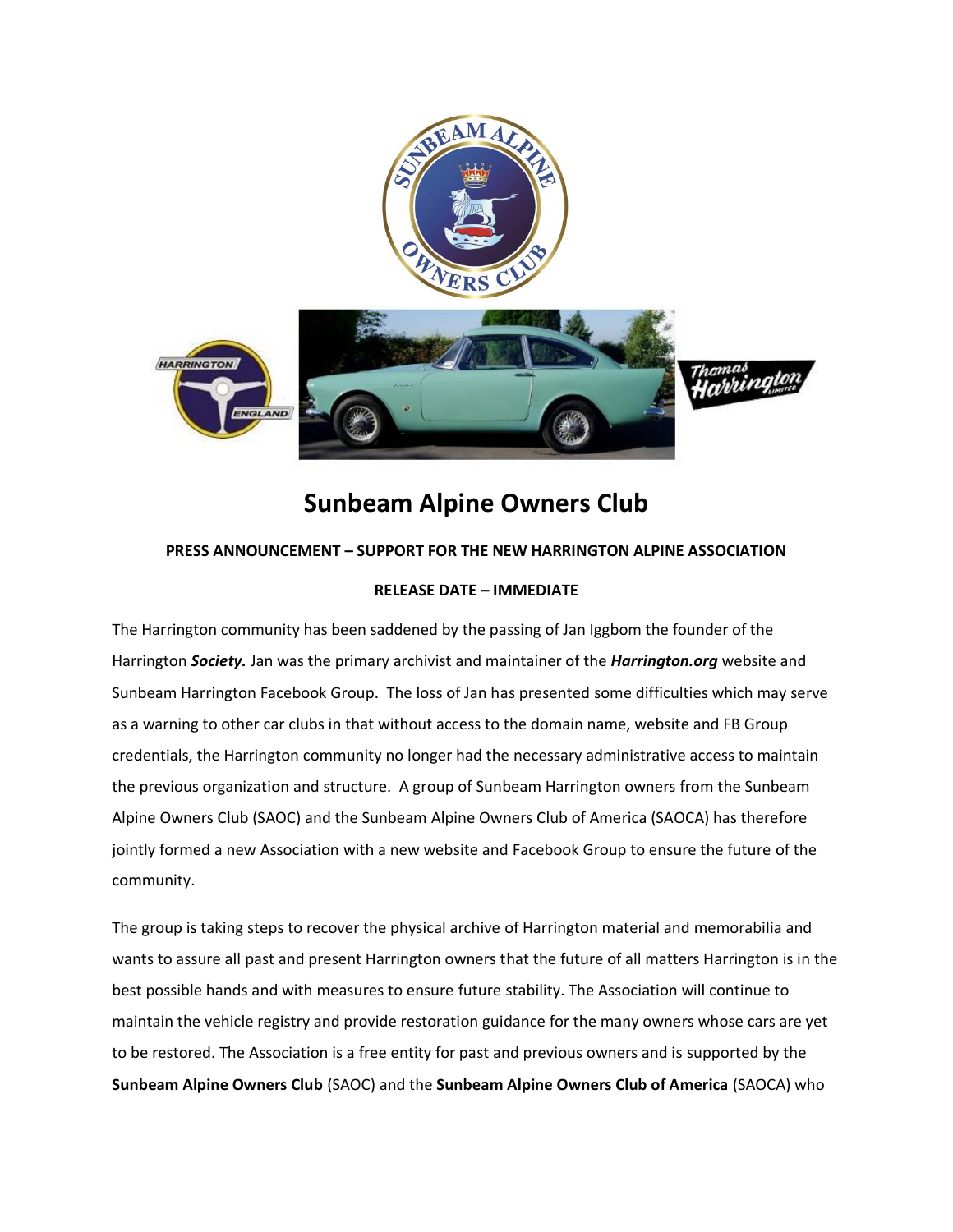both provide a Harrington section in their online Forums. A new *Sunbeam Harrington Association* Facebook Group has been created and an updated website built at *www.harringtonalpine.org* is hosted within the umbrella of the SAOC web space.

The group would also like to make an appeal to all current and previous owners to provide the Association with photographs and other documents so that they can be scanned and help build a complete and permanent record of the history of Thomas Harrington Ltd and the Sunbeam cars they created as well as saving any parts that are unique to Sunbeam Harringtons.

The new Harrington initiative has already helped identify the earliest known Alpine with a Harrington conversion and the new owner, Jon Dowsett, has decided to proceed with a full restoration now that the significance of the car has been recognized.



*PBW262 The Earliest Sunbeam Alpine with a Harrington Conversion*

In recent years two more Harrington Alpines have completed full restorations, each winning the SAOC National Concours in 2019 and 2021 respectively bringing the total number of surviving and driveable Harringtons up to around 50 cars worldwide. Oliver Bridgeman's Lake Blue Harrington Alpine is an example of the first Harrington Alpine design and Andrew Yates's Harrington Le Mans is an example of the celebratory design which was commissioned by Sunbeam after the 1961 Le Mans race where a Harrington bodied Alpine won the Index of Thermal Efficiency, regarded as the premier prize for the smaller engined entrants.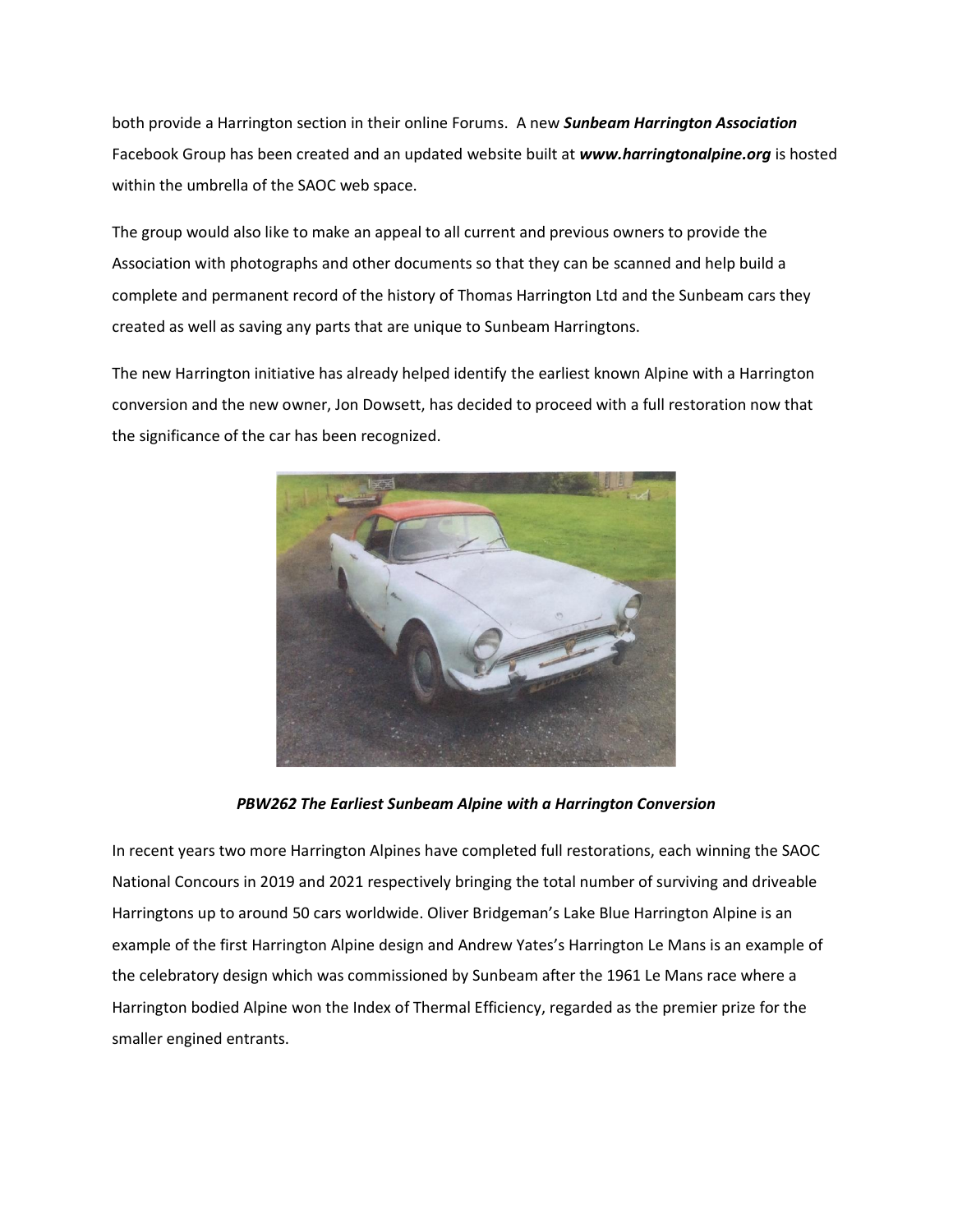

*Oliver Bridgeman's 1961 Harrington Alpine retaining the Alpine fins*



*Andrew Yates 1961 Harrington Le Mans with the wrap-around tail design*

Thomas Harrington Ltd of Hove, Sussex, UK, were specialists in the moulding of glass fibre, and built a range of passenger coaches and coupe versions of Sunbeam Alpine and Triumph TR4 cars. They gave approximately 400 Sunbeam Alpines a coachbuilt coupe roof in the years 1961 through 1964. Harringtons were authorized by Rootes and the finished cars were offered through Rootes dealerships. Rootes asked Harringtons to prepare the cars for the 1961 Le Mans race and 3000RW won the coverted "Index of Thermal Efficiency", normally a reserve of the French manufacturers. In celebration of the victory Rootes asked Harringtons to develop a special model, called the Harrington Le Mans. This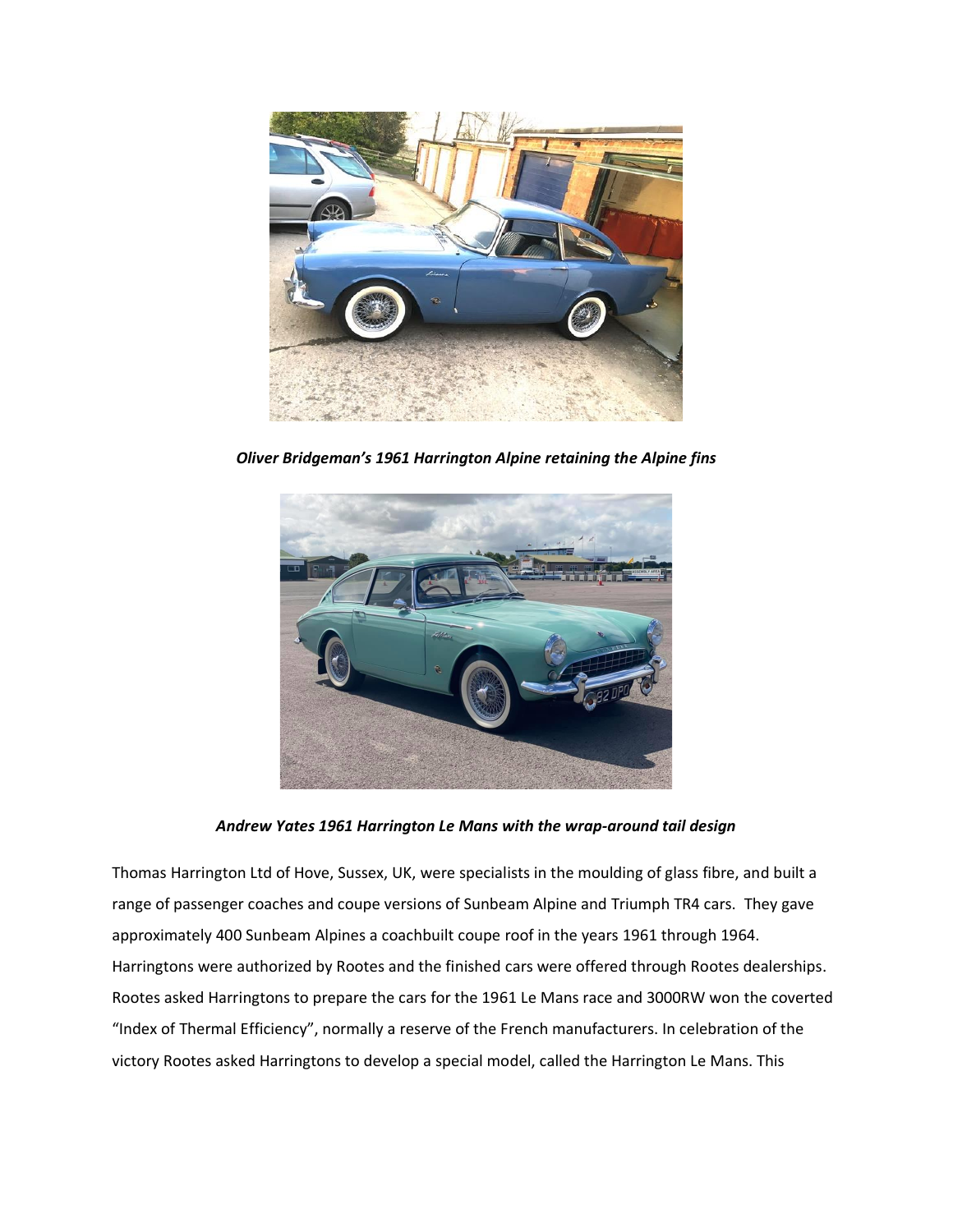resulted in two distinct Harrington variations, one with the regular Alpine fins and then the Le Mans model with its wrap-around rear end without fins.



*3000RW, Winner of the Index of Thermal Efficiency at Le Mans in 1961*

Jerry Logan of the SAOCA, who is part of the new association steering group, purchased his Harrington Le Mans and discovered it was one of the original Rootes Press cars shipped to the USA. It featured in "Car and Driver" magazine before starting a circuit racing life. Jerry has completed a full restoration and the car was driven to the 2022 SUNI Sunbeam International meeting.



*Jerry Logan's Harrington Le Mans on the cover of Car and Driver in 1962*